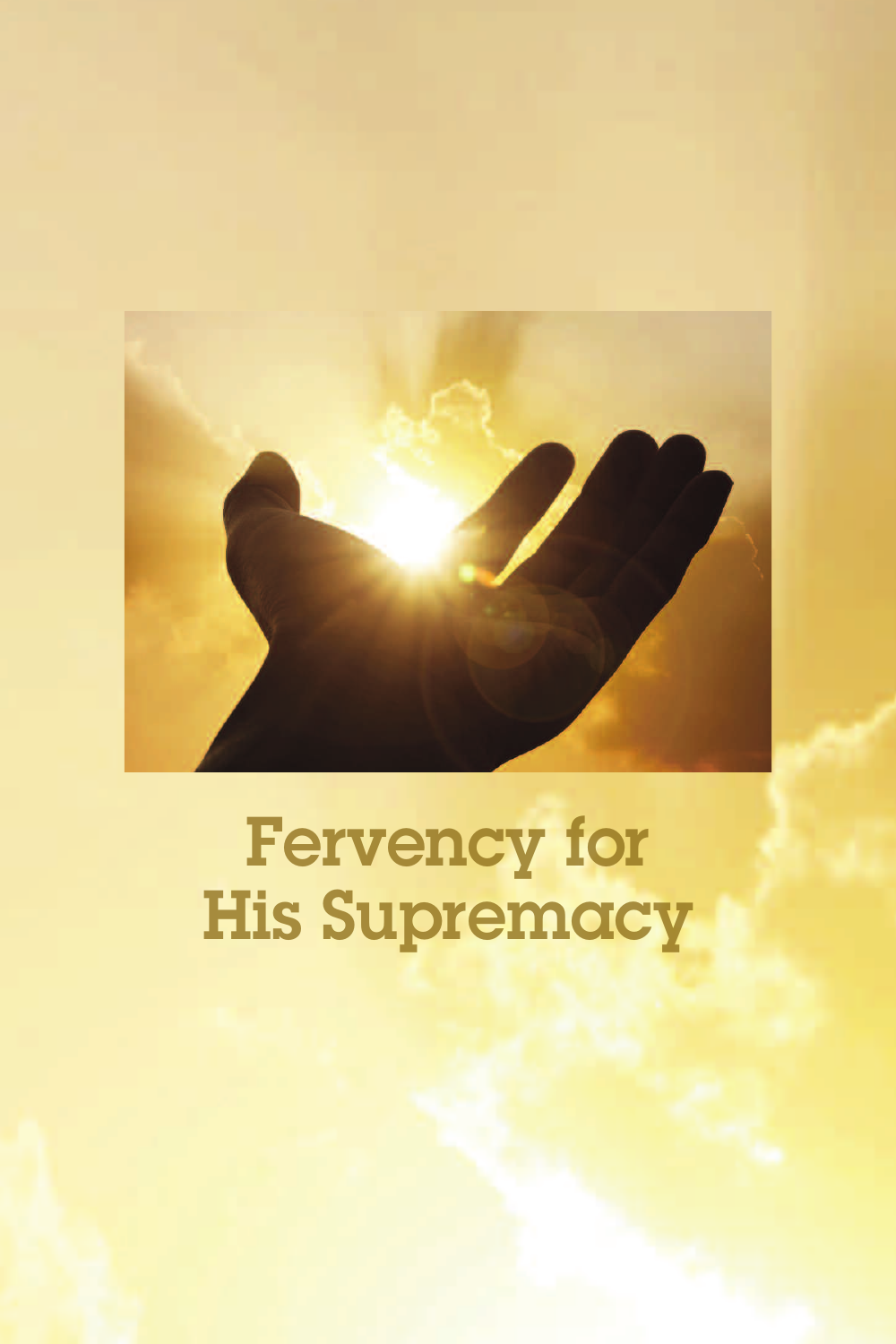*CHRIST IS NOW!*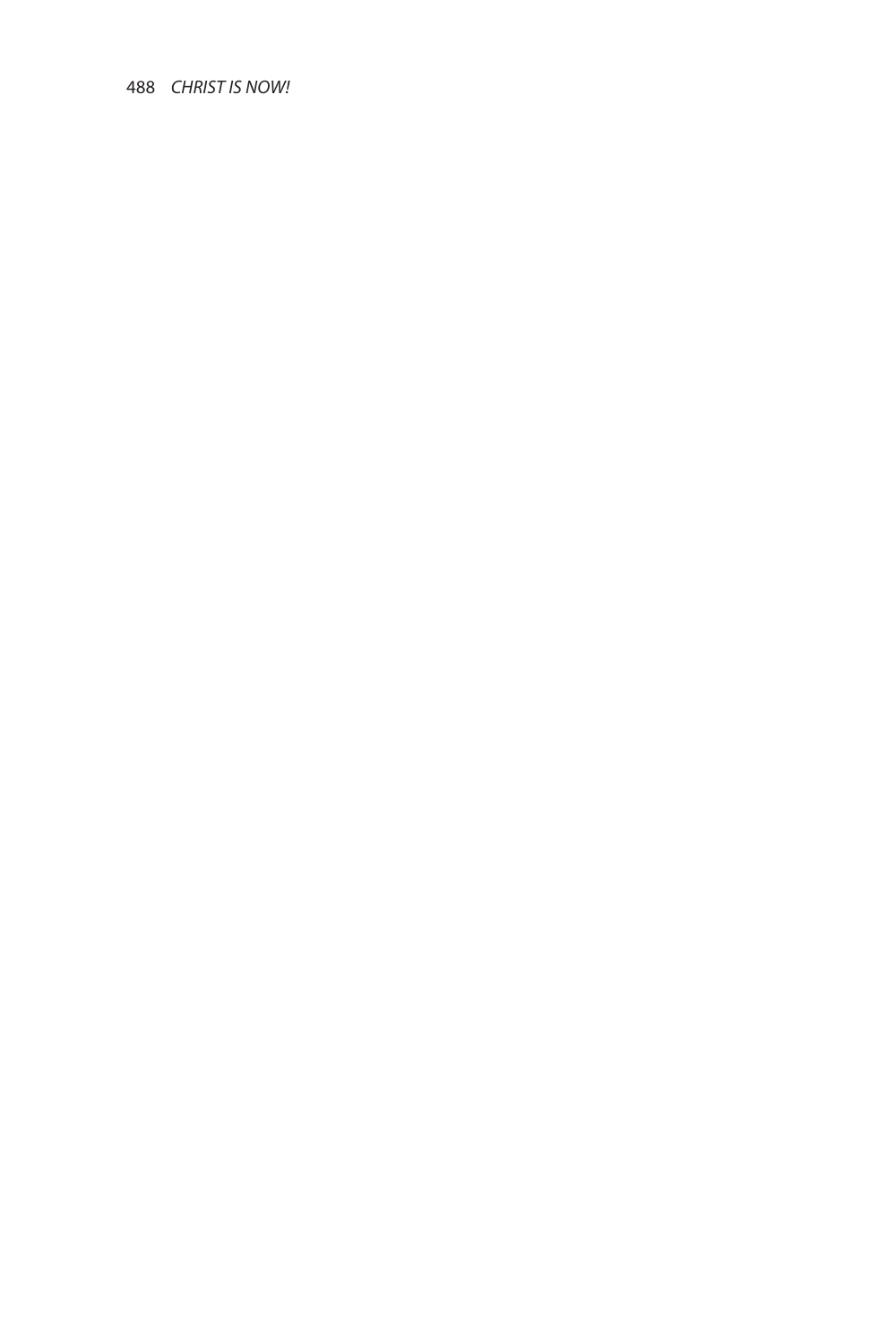## Fervency for His Supremacy **Consumed With Christ: No Holding Back. No Turning Back.**



As groups formed to pray publically around flagpoles at thousands of high schools, the annual See You at the Pole (SYATP) initiative celebrated its 15<sup>th</sup> anniversary with a theme that year comprised of a single word: "Consumed!"

Sponsored by a national network involving hundreds of youth ministries, SYATP asked participating young people a question in its promotional literature that most Christians have never had to answer:

Do you want the fire of God to fall on your campus and in your community? Do you really? You must realize that when fire falls, it consumes everything that is unholy and ungodly. The fire of Christ purifieslives, melts hearts and devourssin. **How desperately do you want Jesus to become for you the fire of God?**

By the millions, students rallied to their Savior that September day. Gathered on campuses from coast to coast, they prayed for Jesus to become the allconsuming flame in their lives and to impassion their outreach to classmates and others. Many groups continued praying in organized weekly gatherings the rest of the year.

*Consumed!* Grasped so completely by the grandeur of Christ and the glorious hope we have in him that it is impossible to remain dispassionate toward him for long.

*Consumed!* Surrendered to, changed by, and totally occupied by Jesus —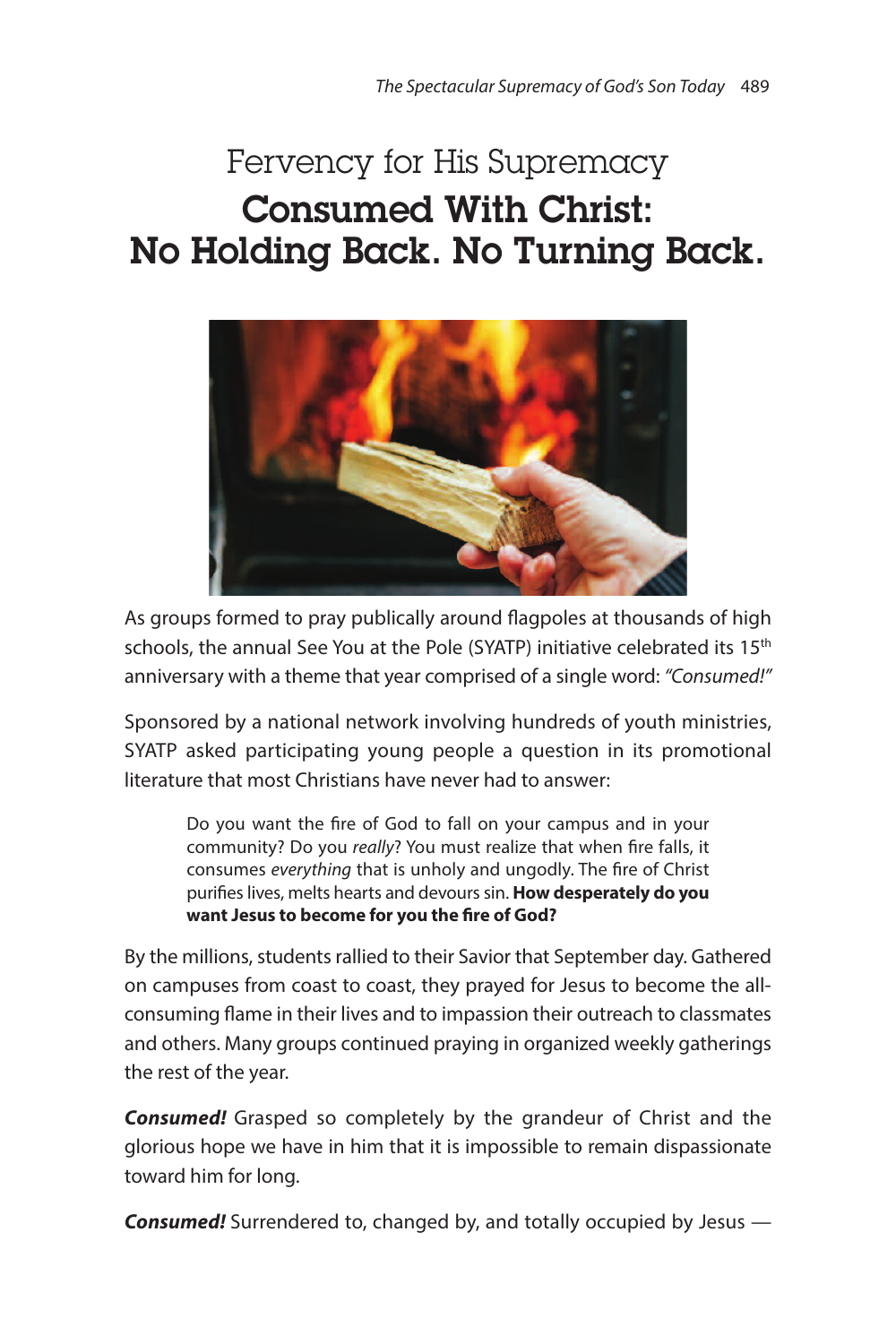the way logs are overcome by the blazing inferno of a bonfire.

**Consumed!** Aflame with — fully alive to — all Jesus is to us, for us, over us, before us, within us, through us, and upon us at this very moment.

**Consumed!** It's a relationship with Christ in which there is no turning back and no holding back.

*Consumed!* It's what a Christian's walk with God's Son should be!

In his sermon"The Weight of Glory," C. S. Lewis calls for nothing less:

Indeed, if we consider the unblushing promises of reward and the staggering nature of the rewards promised in the Gospels, it would seem that **our Lord finds our desires, nottoo strong, but***too weak* (emphasis added).

#### **Eternity Itself Will Be Consumed With Christ**

For Bible students, being "consumed" also speaks concerning the culmination of history, when everything arrives at the feet of King Jesus for final dispatch. We call that grand climax "the Consummation." In that hour and ever after, all creation will be openly consumed with the person and presence and power of God's Son. In other words, we'll be consumed with Christ nonstop.

That long-anticipated hour might be correctly described, therefore, as an obsession with Christ universalized (as we find it to be in Revelation 4-5). In the meantime, however, before the time of the Consummation arrives, the goal of daily Christian discipleship might be properly understood as an obsession with Christ personalized.

Or to say it another way: As Jesus followers we are destined to become fanatics for him forever.

"Fanatic" comes from the Latin root word "fanum," and describes a Roman "temple dweller."In ancient times, an individual was considered"fanatical"if he was so devoted to his chosen deity that he refused to leave the idol's presence, remaining to worship and serve in its temple day and night. Consumed he was, but with a cold, hard, inanimate deity.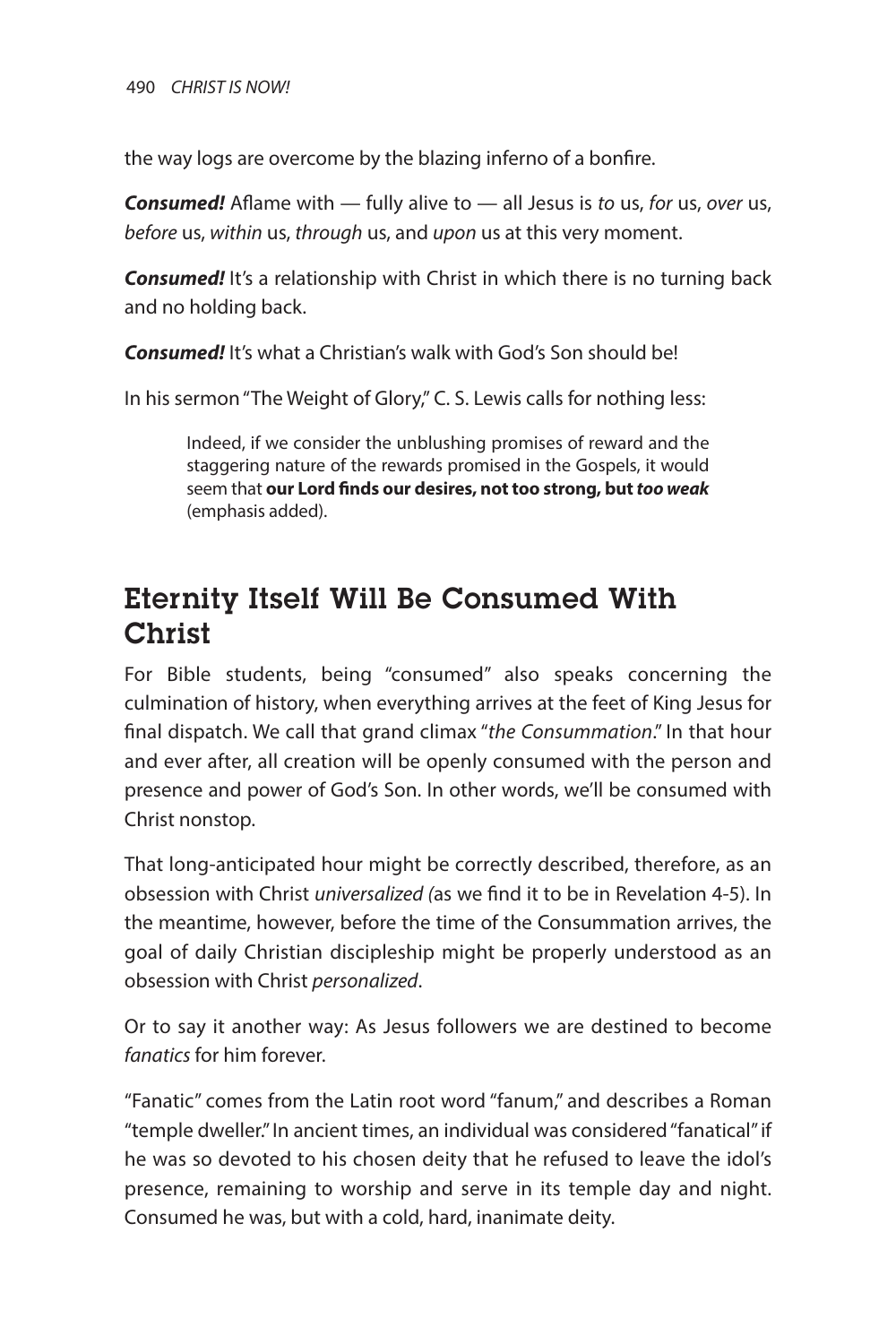How much more fanatical should Christians become with Jesus — not by residing in some sacred structure but by abiding directly in him even as he abides in us (John 15)?

The Bible encourages a moment by moment, wholehearted engagement with our Lord today. We should exhibit an "undying love" for him (Ephesians 6:24, NIV), even unto our own death (John 21; Revelation 12) a love that drives us to eliminate everything in our lives incompatible with making Jesus our one and only "magnificent obsession"(Philippians 3).

#### **How Can We Not Be Passionate for Christ Right Now?**

Consider, for example:

• God promises to usher Christians into eternal blessings in heavenly realms with Christ Jesus (Ephesians 1).

Therefore, how can we not be passionate right now for the exaltation given to Christ alone?

• God promises to bring every facet of Christian existence under the redemptive control of Christ Jesus (Hebrews 1).

Therefore, how can we not be passionate right now for the reign that rests with Christ alone?

• God promises to conform every believer to Christ's image, which means who he is now is who we're becoming day by day (Romans 8).

Therefore, how can we not be passionate right now for the character we see in Christ alone?

• God promises to magnify his Son's saving ministry among the nations, using disciples like us to advance his global cause (Acts 1).

Therefore, how can we not be passionate right now for the worldwide mission of Christ alone?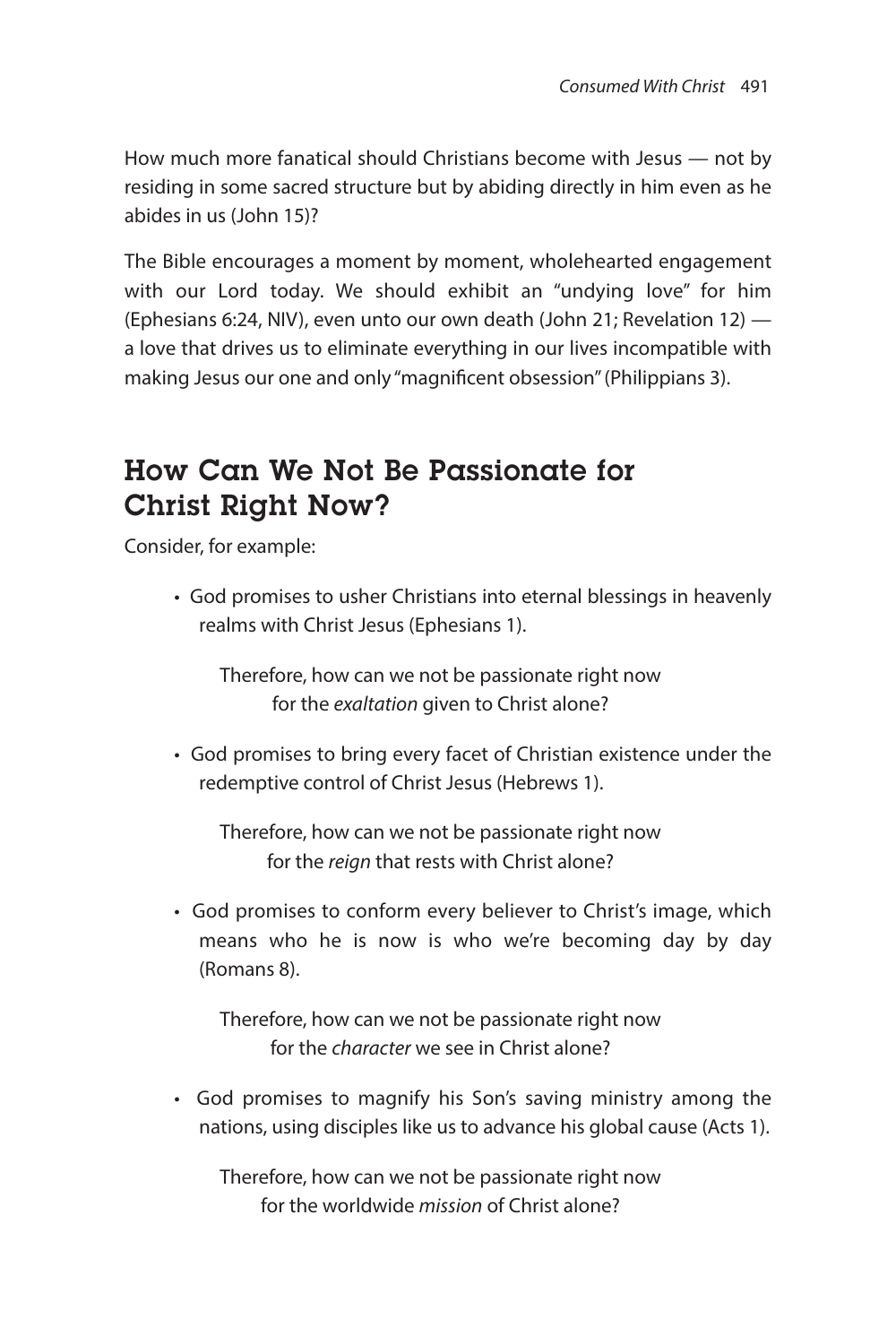• God promises to take his people into immediate victories through Christ, which will culminate on the day he is revealed as our mighty Warrior (Philippians 1).

Therefore, how can we not be passionate right now for the triumphs of Christ alone?

• Every eternal, God-given hope we hold is embodied in the message of Christ proclaimed among earth's peoples (Colossians 1).

Therefore, how can we not be passionate right now for all the *promises* fulfilled in Christ alone?

Clearly, Christians can never think too highly of God's Son or put too much passion into advancing his kingdom agenda. An all-consuming devotion, an overt obsession, a fanatical focus, a supreme fervency — it all denotes the chief hallmark of every Jesus follower, in which there can be no turning back and no holding back from him.

#### **Consumed: Discipleship as Jesus Means It to Be**

None of this emphasis on passion should catch us by surprise, however. Have no doubt: From the beginning this is precisely why our Father redeemed us. He made us and remade us in order to give ourselves over to his Son with unqualified abandon. His perfect love for us can settle for no less.

The Master who marched out of a graveyard to ascend to the throne of the universe deserves radical commitment from us — as he spelled it out in the Scriptures (NIV, emphases added):

Whoever wants to be my disciple must deny themselves and take up their cross and follow me. For whoever  $\ldots$  loses their life for me and for the gospel will save it [a call to consuming passion!] (Mark 8).

If anyone comes to me and does not hate father and mother, wife and children, brothers and sisters  $-$  yes, even their own life  $-$  such a person cannot be my disciple . . . those of you who do not *give up* everything you have cannot be my disciples [a call to consuming passion!] (Luke 14).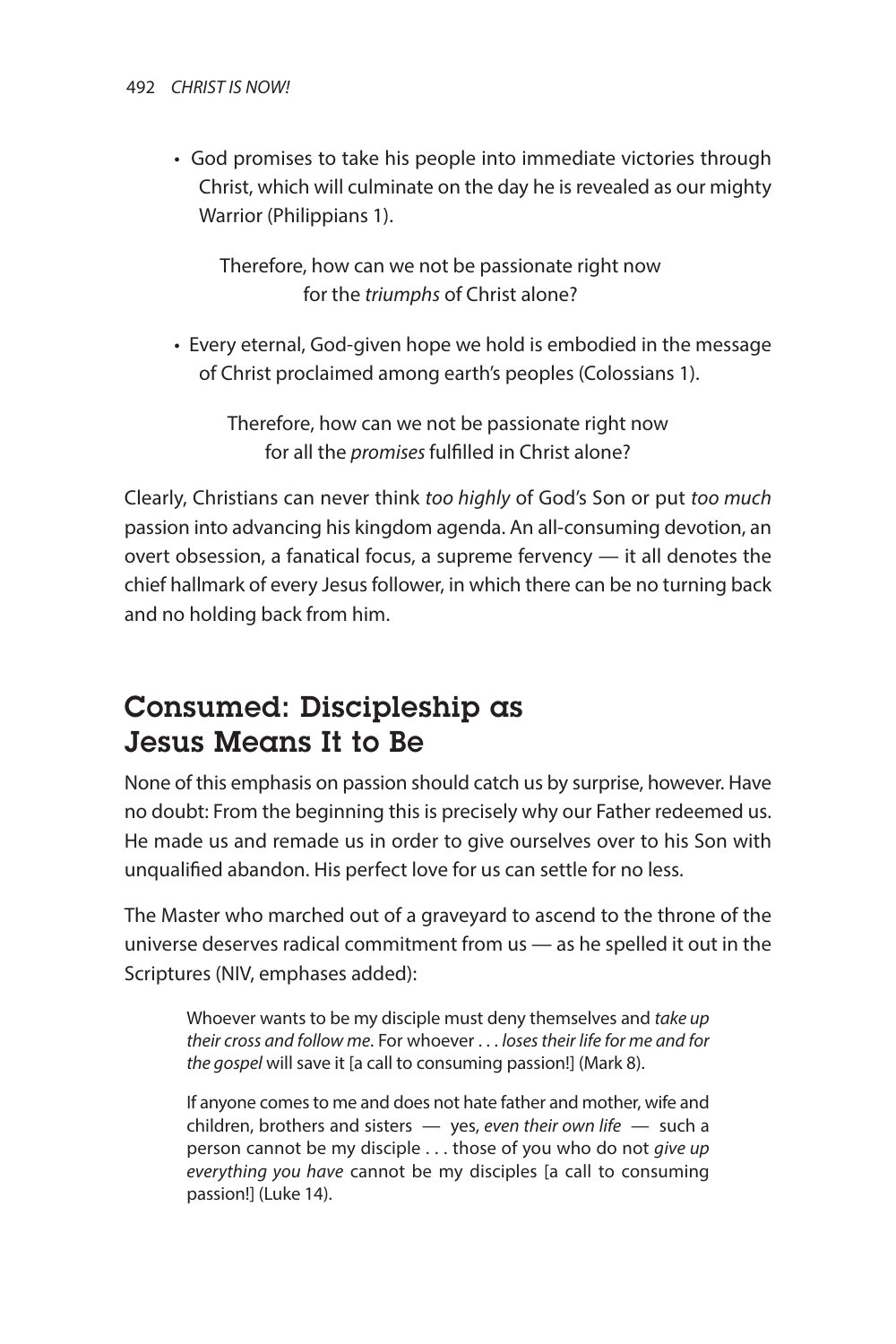Anyone who loves their father or mother more than me is not worthy of me; anyone who loves their son nor daughter more than me is not worthy of me . . . whoever loses their life for my sake [a call to consuming passion!] will find it (Matthew 10).

When Jesus beckoned his first disciples to "leave everything and follow me" this meant that from that point on there would be no return and no retreat. They became fully invested not only in what his mission was all about (no turning back) but also even more in the person for whose sake that mission existed (no holding back).

The New Testament community exhibited the same intense affection for Jesus, embodied in the apostle who pointed to himself as an example of how all disciples should respond to their Master:

Yes, all the things I once thought were so important are gone from my life. Compared to the high privilege of knowing Christ Jesus as my Master, firsthand, everything I once thought I had going for me is insignificant — dog dung. I've dumped it all in the trash so that I could embrace Christ and be embraced by him . . .

I gave up all that inferior stuff so I could know Christ personally, experience his resurrection power, be a partner in his suffering, and go all the way with him to death itself. If there was any way to get in on the resurrection from the dead, I wanted to do it.

I'm not saying that I have this all together, that I have it made. But I am well on my way, reaching out for Christ, who has so wondrously reached out for me (Philippians 3, MSG, emphasis added).

These resolves show us what it is like to be as passionate for God's Son as the Father himself is, which merely reinforces Paul's main point in Colossians 1 when he writes that "in everything Christ is to have the supremacy."In other words, fervency for the supremacy of the Savior requires every born-again heart to be increasingly wrapped up in the totality of who Christ is right now. No turning back. No holding back. Not now. Not ever.

Remarkable!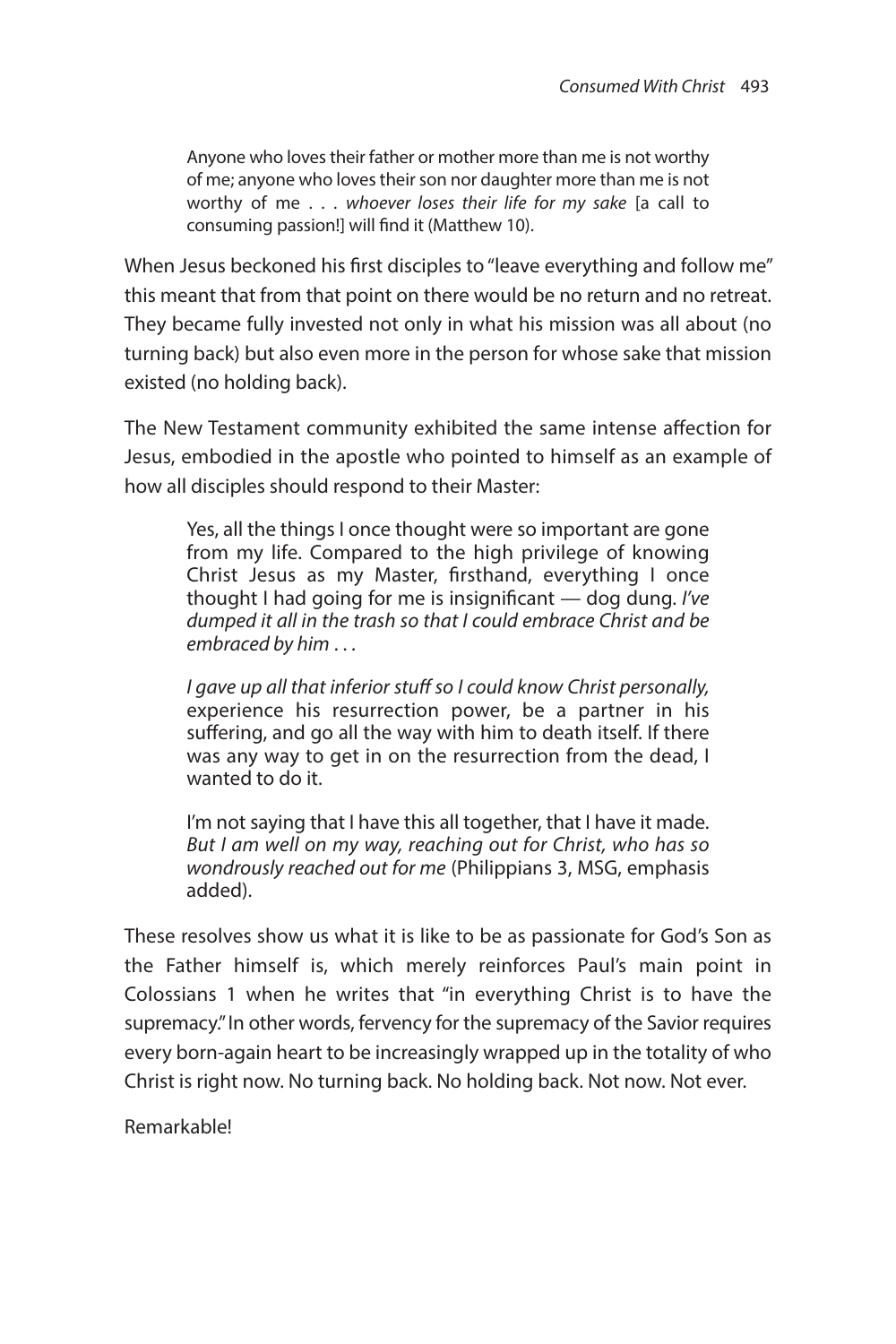### **Feeding On and Fascinated With Christ Now**

Last Sunday nearly 400,000 sermons were delivered from pulpits across America, most of which were soon forgotten, most likely. Even so, out of the millions of words spoken how many would you guess made the wonder of Christ and the agenda for his current reign their primary focus? How many people left the worship service consciously feeding on and fascinated with who Christ is now?

How many ever witness anything like what a congregation in Northampton, Massachusetts, heard on a Sunday in 1742, when the popular New England theologian and pastor Jonathan Edwards preached what many scholars consider to be one of the greatest sermons in US history. The entire message, lasting close to two hours, was a call to fervency for Christ's supremacy. Edwards'opening premise boiled down to this:

There is an admirable conjunction of diverse excellencies in Jesus Christ.

From there his message proceeded to lay out how justice and grace, glory and humility, majesty and meekness, obedience and dominion, resignation and sovereignty all converge in Christ to form an infinite display of his sovereignty.

Next, Edwards spoke candidly of his own zeal for such a magnificent Savior, urging his people to join him, saying:

The excellency of Jesus Christ is suitable food of the rational soul. The soul that comes to Christ feeds upon this, and lives upon it . . . It is impossible for those who have tasted of this fountain, and know the sweetness of it, ever to forsake it (emphasis added).

Here was a pastor exhorting his people to be so thoroughly consumed with Christ that turning back or holding back from their Savior was unthinkable.

Again, in "The Weight of Glory," Lewis compares the experience of one's obsession with Christ to the experience of being transfixed by something of great beauty, like the splendor and brightness of the morning sun. He says:

We do not want merely to see beauty, though, God knows, even that is bounty enough. We want something else which can hardly be put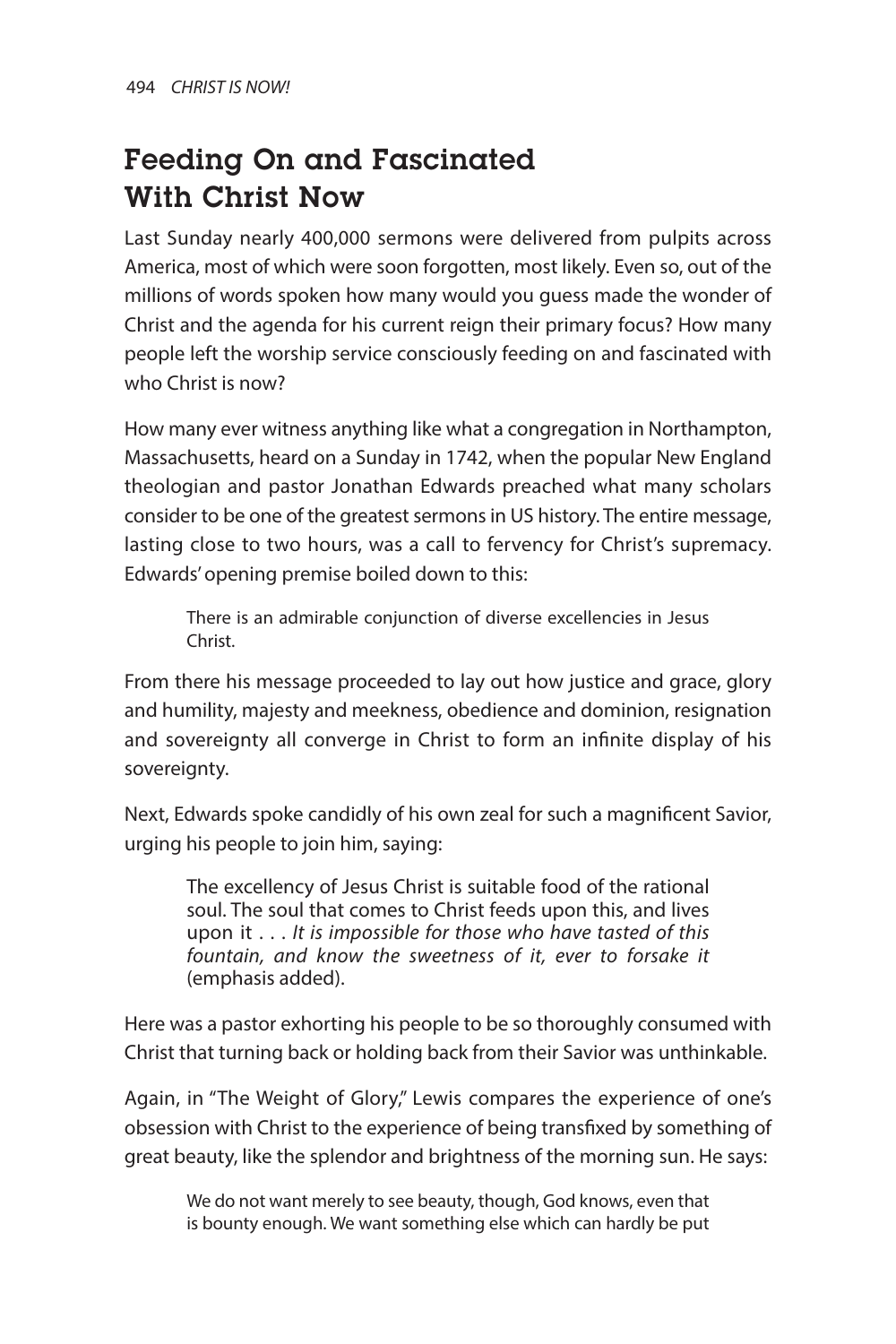into words — to be united with the beauty we see, to pass into it, to receive it into ourselves, to bathe in it, to become part of it.

Similarly, Jesus' own do not seek merely to see the beauty of their Savior. They yearn to be more deeply united with the Jesus they see — to know his heart and his presence intimately, to remain in him as he remains in us (John 15:4).

Consumed: to enter into more of Jesus as we grow to know him in the fullness of his majesty. It's the pursuit of him that will occupy all saints for all ages to come. It's the flame the Holy Spirit wants to ignite in you today.

So,"do not put out the Spirit's fire"(1 Thessalonians 5, ISV).

#### **Questions to Help You Uncover Your "Passion Quotient"**

When it comes to your ongoing relationship with our reigning Lord Jesus where does your **PQ** come out? In other words, what is your "passion quotient"?

To get an answer, test-drive this set of questions  $-$  questions most Christians have never tackled. You'll find them quite enlightening. Each one probes where your obsession with Christ stands right now as well as where it needs to burn stronger. Ask yourself:

- 1. On a daily basis what usually captures my affections? What do I get excited about? What issues regularly preoccupy my thoughts? More practically, how do I spend my time? Where do I spend my money? Generally, what am I most fervent about? How would people who observe me answer that question? Where does Jesus fit into my answers to these questions?
- 2. What challenges arouse my concerns? What causes inspire my commitments? Where do my true ambitions lie? In what ways does the cause of Christ inspire me and absorb me in conscious steps of involvement in it, both with him and for him? Are there daily expressions of this? What does that look like?
- 3. What would I define as the pinnacle of my life's purpose the reason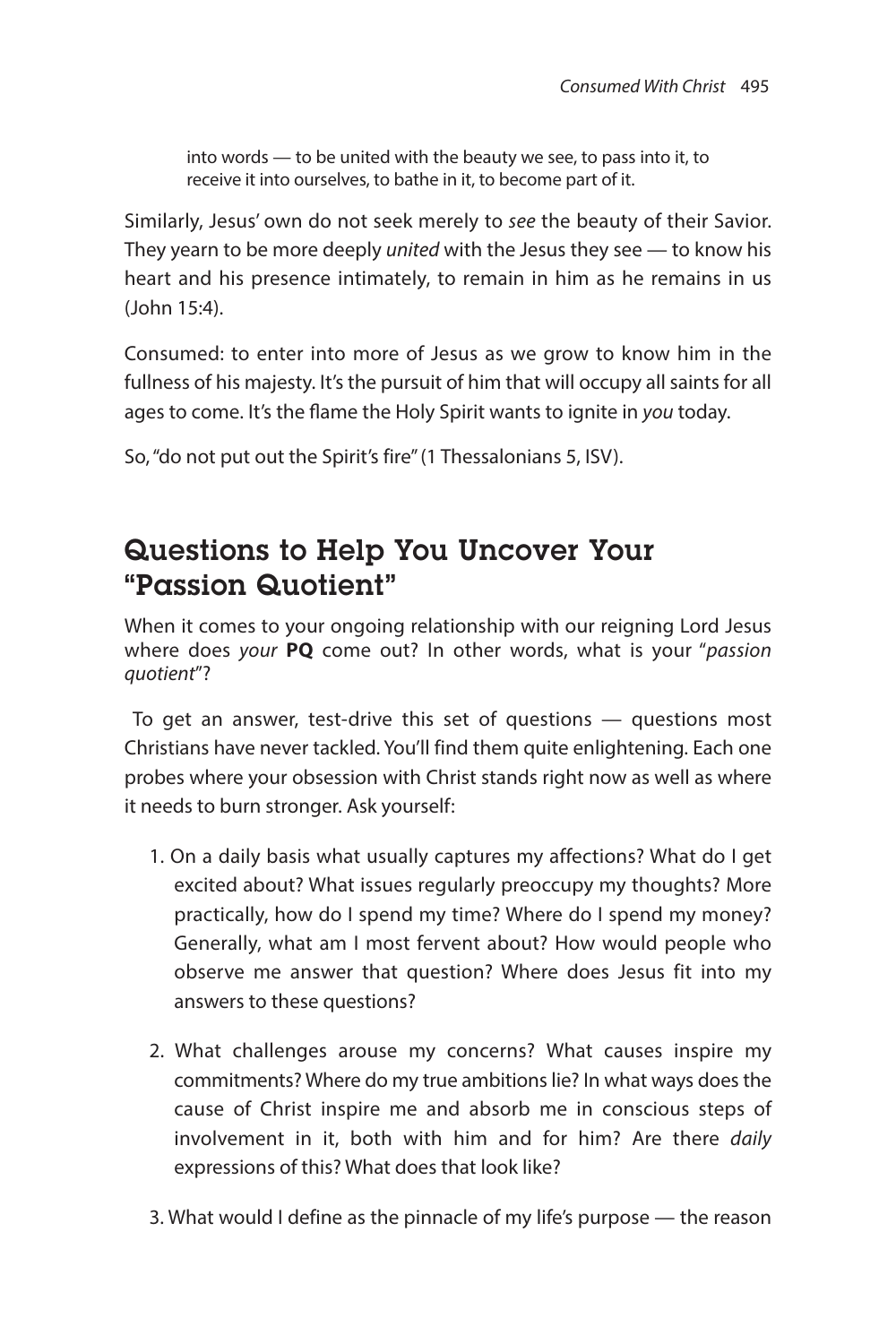for which I was created and redeemed in the first place? Where does Jesus fit into this overarching narrative? Along the same line, in what sense has my Lord become for me in himself not only my identity but also my destiny? How intentional am I about living far more at the center of who he is, where he is headed, what he is doing, and how he gets blessed rather than seeking what I want him to do for me?

- 4. In what sense does my current vision of the greatness, goodness, and glory of God's Son instill in me a determination to live in such a way that all I do and say expresses fervency for his supremacy? As this vision of Christ increasingly motivates me, what will I do on a regular basis to enlarge and enrich and expand how I view Jesus and all the wonders found in him?
- 5. How has Christ's passion for me ennobled and shaped my passions and desires toward him? How frequently do I meditate specifically on the manifestations of his love for me as seen in his incarnation, crucifixion, resurrection, and ascension? Am I regularly aware that day by day I am living in his presence, under his reign, by his power, as the focus of his sovereign care? If so, in what ways am I responding to him each day by word and deed, to love him more fully the way he deserves?
- 6. How much do I think about the relationship of the Father to the Son especially the depth of the Father's affection for and commitment to his Son from all eternity? In what ways has the Father's passion for his Son stirred up my desire to be much more passionate for Jesus? How often do I turn that passion into worship and praise toward the Triune God?
- 7. Do I ever fear being labeled as someone who is too fanatical toward the Lord Jesus? How often do I tone down for fellow believers, or even hide from them, that I have a growing passion for more of him? In any sense am I ashamed to openly express to other Christians (let alone non-Christians) a personal fervency for his supremacy?
- 8. In what ways do I intend to confront such fears as publically I declare, first of all to believers, how devoted I am to Jesus and his dominion? Am I willing to talk openly with fellow Christians about new wonders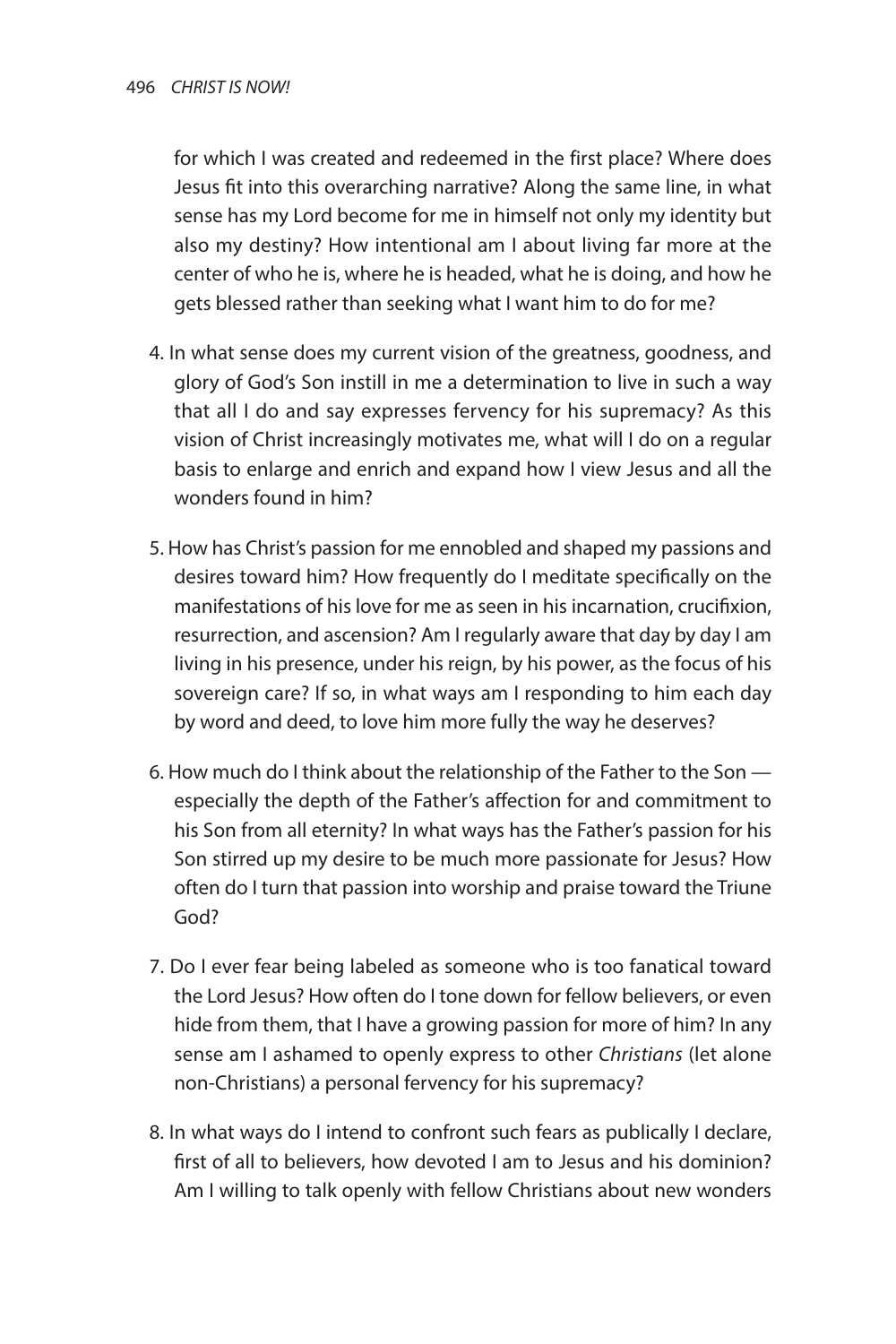I'm discovering every week about Christ? Am I willing to risk being misunderstood by my friends in my efforts to make much of Christ in every facet of my discipleship?

- 9. In practical ways, how do I intend to *increase* the evidence that my life is consumed with my Redeemer? How will my growing devotion to Jesus — by what I say about his glory and how my daily walk seeks to bring him glory — make a positive difference for other believers, inciting them to become more passionate for him themselves?
- 10. Am I prepared to pour out my life for the Christ Awakening movement that must come to the Church? Am I willing to foster Christ Awakenings within my own congregation by lovingly reintroducing fellow disciples to Christ for all he is - no matter what it may cost?

#### **Be a Moth**

Utterly the opposite of the deadly demise of a moth drawn to and then incinerated by the deceptive warmth and beauty of a candle flame, the closer Christians get to our Radiant Redeemer the greater our joys become in him, the more energized our labors become for him, the more enticing become our prospects in him — the more alive we become toward him.

Still, the example of the moth is worth considering. Like the irresistible attraction of moths to the flame, day by day we must allow ourselves — we must dare — to continue drawing closer to our Life-giving Flame, God's Son. As a way of life we must seek to "meet him again for the first time" — over and over. We must continue to explore and experience daily "Christ Awakenings"of our own.

So, be a moth.

In fact, for starters try this for just one day. Carry a 3 x 5 card with you wherever you go. Write on it any insights you gain during the day — every fresh revelation of the elevation of Jesus that the Holy Spirit gives you. In an early morning prayer time. While commuting to work. Out shopping. Sitting in class. During your lunch break. Using single words or phrases, jot down